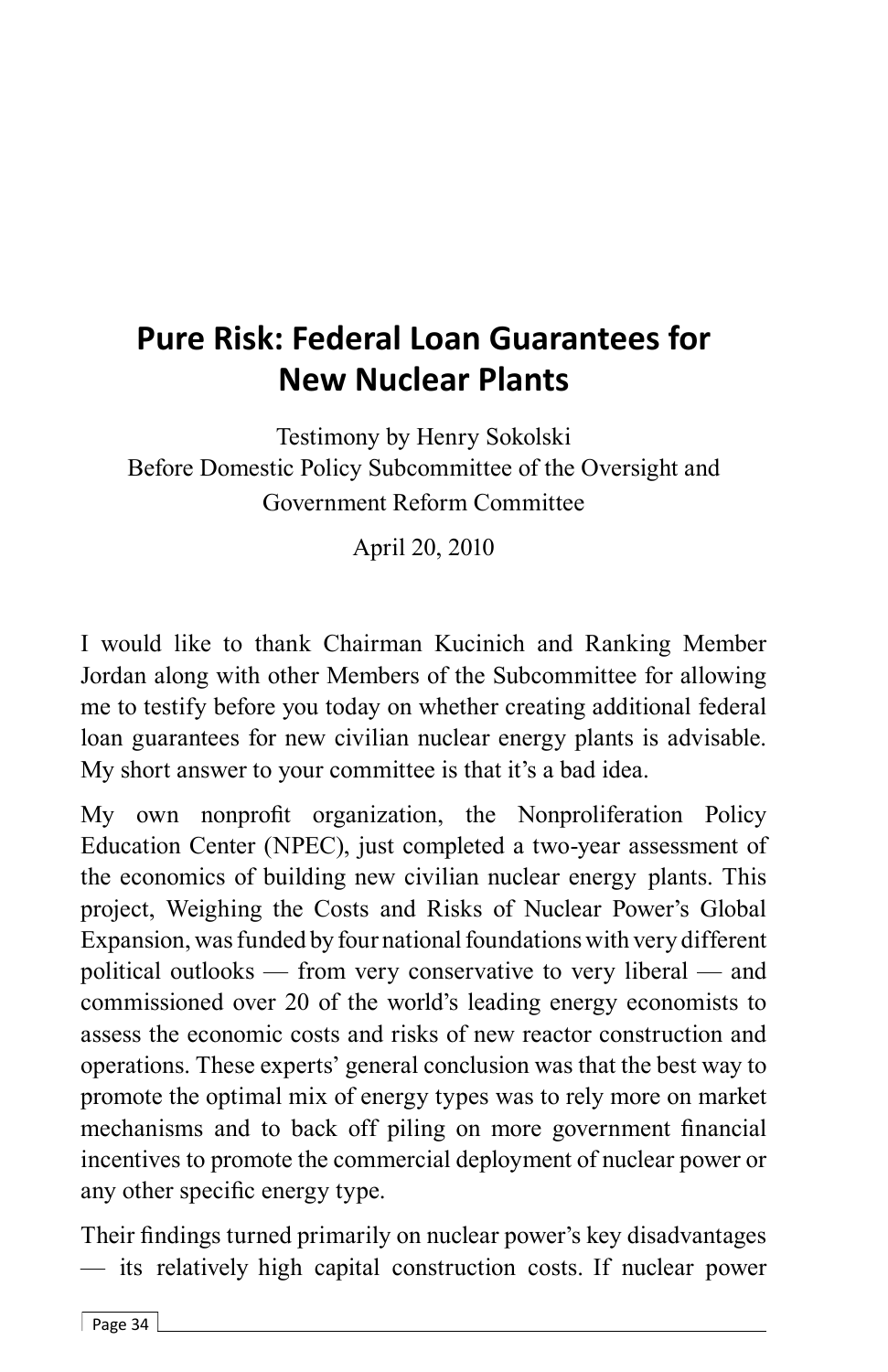is to have any viable economic future against its alternatives, its construction costs must come down and it must build a strong enough record of success to attract substantial private investment. In this regard, reducing market pressures on industry to compete for financial resources by extending federal loan guarantees is only likely to make matters worse.

This, then, brings me to your committee's four questions:

## **1. Are cost overruns in the construction of nuclear power plants a thing of the past?**

If we understand what is happening in Finland, France, Canada, the U.S., and China, the short answer is no. In Finland the French government owned nuclear vendor AREVA is trying to complete its most modern reactor for a turnkey price. This project was supposed to prove that nuclear power reactors could be built on time and on budget. So far, the project is more than three years behind schedule and roughly 80 percent over budget. In France, the state owned utility company Électricité de France (EDF) is struggling to keep construction of a similar reactor, Flamanville 3, on schedule. French nuclear regulators have raised questions regarding one quarter of the welds in the reactor's secondary containment shell and found cracks in the reactor's concrete base. At one point, French regulators actually suspended the pouring of concrete at the site. The project is now reported to be running more than 20 percent over budget and at least 2 years late. In Canada, last summer, the government of Ontario put its nuclear plans to build two large power plants on hold after receiving a \$26 billion bid that was nearly four times higher than the \$7 billion the government originally set aside for the project only two years before. In the U.S. actual construction of new nuclear reactor designs has not yet gotten underway. However, projects at an advanced stage of planning have seen their cost projections soar. In the U.S., the estimated cost of two reactors that Toshiba is planning to build for NRG Energy and the city of San Antonio recently jumped from \$14 billion to \$17 billion. As a result, the city board sued NRG. High-end estimates of the full costs to bring a new nuclear plant on line reflect this pattern of cost escalation, as San Antonio's experience has been replicated in many other places. As a result, estimated construction costs (exclusive of financing) for an installed kilowatt have jumped from a little over \$1,000 in 2002 to well over \$7,000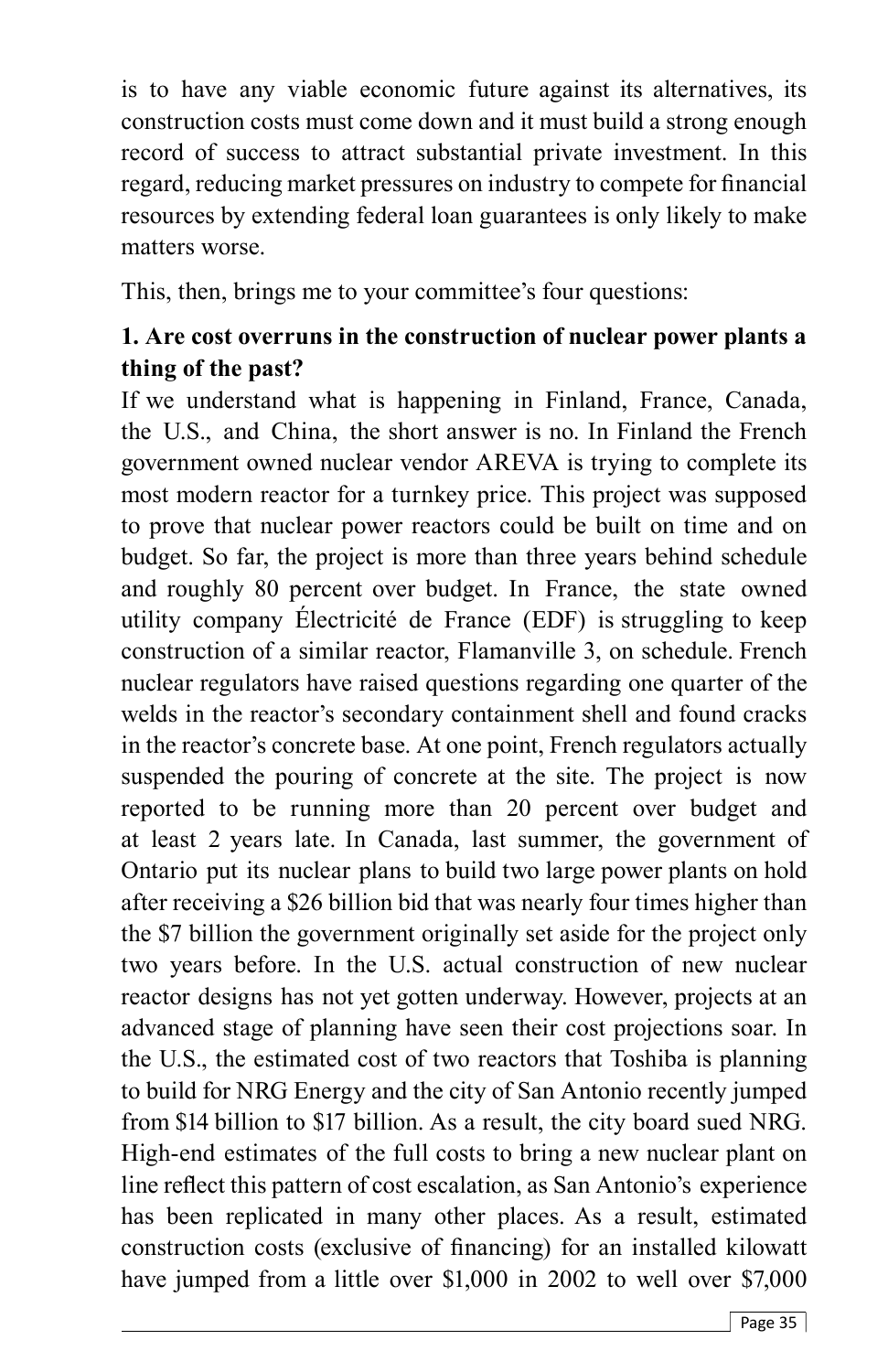in 2009. China, meanwhile, has over 20 reactors under construction including both French and U.S.-designed plants. The Chinese state published overnight construction cost projections for these plants are seductively low – between \$2 billion and \$3 billion for a single Westinghouse AP 1000. However, there are two reasons to question how relevant these projections might be for possible construction in the U.S.. First, the Chinese nuclear industry has experienced substantial corruption. Just last summer, Kang Rixin, the president of China National Nuclear Corporation, which is building AP 1000 plants, was arrested for his involvement in a

\$250 million bid-rigging scheme. Second, the AP 1000 plants China is now building are not ones that our own Nuclear Regulatory Commission would permit in the U.S.. In fact none of them meet the post-9/11 U.S. safety regulations. These require that new reactors be able to sustain direct hits by large airliners. What will these reactor designs look like and cost? We don't know: Westinghouse submitted its design modifications to the NRC to meet the post-911 safety requirements last year but the NRC rejected them as being inadequate.

#### **2. Why won't Wall Street invest in nuclear power plants, and why does Moody's call them a "bet-the-farm" investment?** For three reasons:

*A. Projections of new nuclear plant construction costs are far higher today than several nonnuclear alternatives while the long-term requirements for ever larger numbers of base load generators – nuclear or nonnuclear – could easily decline as a result of energy technology innovation.*  The nuclear industry likes to say that future nuclear power plants are projected by selected analysts to be "competitive". What's competitive, however, is in the eye of the beholder and Wall Street is not buying the nuclear industry's arguments. The bottom line reason why is nuclear power's high costs compared with its alternatives. Domestic dirty coal is substantially cheaper than projected new nuclear. Meanwhile, domestic conventional and unconventional natural gas, which emits roughly half the carbon as coal, has become so plentiful and cheap domestically and internationally that it is almost certain in the near and mid-term to cost less than nuclear. Unlike nuclear, it will be able to service both peak and base-load demand. Here, it is worth noting that new natural gas projects have been able to secure private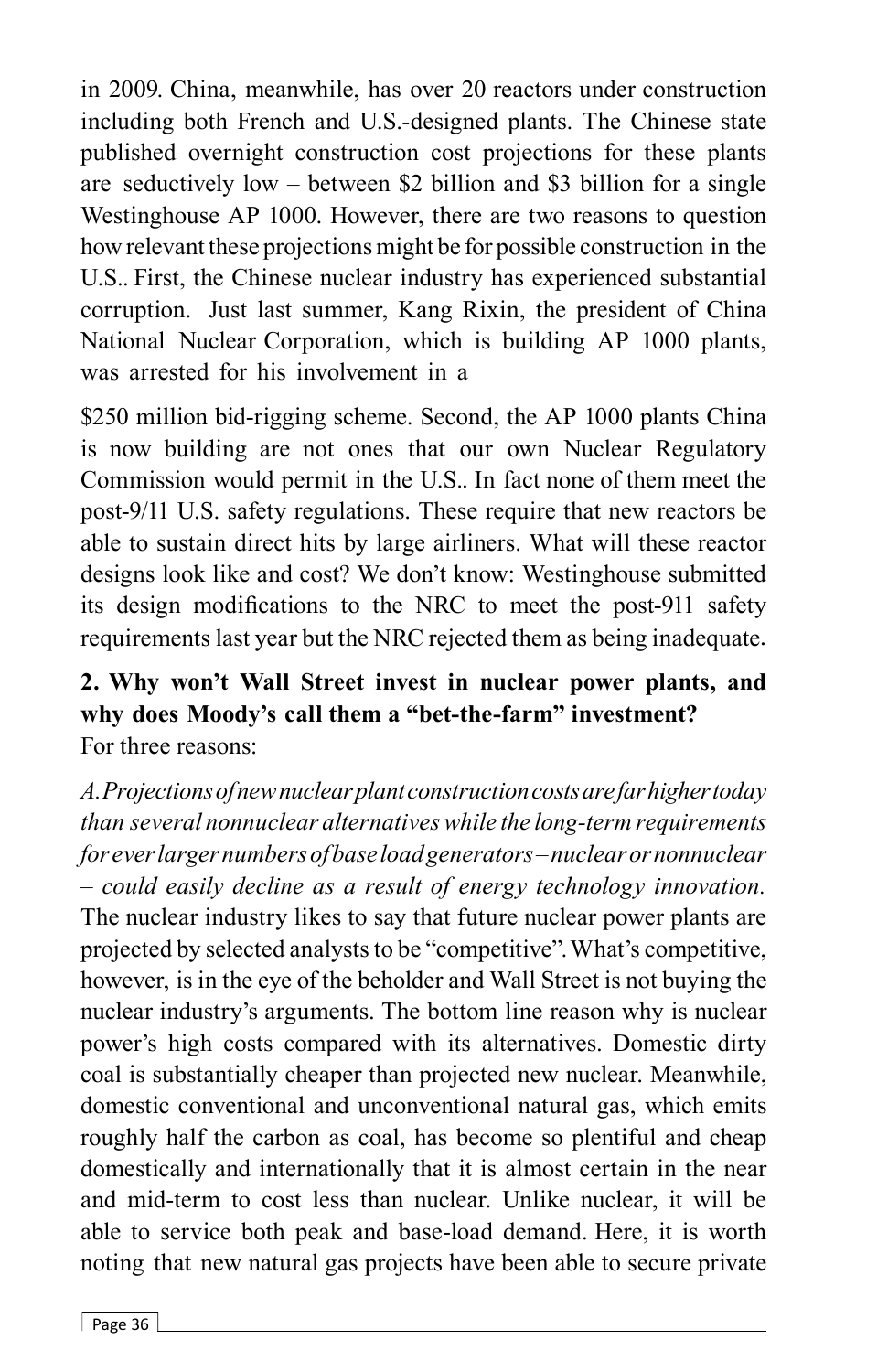financing, whereas new nuclear projects have not. As for renewables, their costs are still comparatively high but unlike nuclear – which has seen its projected overnight costs increase by roughly 400 percent in the last six years – the costs of renewables are coming down. Given that no new nuclear plants are likely to come on line domestically much before 2020 and these plants are designed to operate for 60 years, the danger of nuclear investments being devalued by new technical developments is real. Beyond the alternative generators and fuel types (gas, carbon sequestered coal, wind, solar, etc.) that are or could turn out to be cheaper than nuclear, systemic changes that could make nuclear and all large base load generators far less salient — electric storage systems, fuel cells, distributed electrical systems,  $etc.$  – might well emerge in the next ten to fifteen years. Betting that nuclear will break even financially or even make money through 2080 when nuclear power plants clearly cost far more to build now and take far longer to construct than cheaper alternatives is too large a gamble for private investors. Like U.S. public spending on canals in the early 1800s, which was undercut by the invention of the steam locomotive, the risk of investing in expensive long-lived nuclear plants is that energy innovations could easily wipe out the value of whatever commercial nuclear investments are made.

*B. History has been unkind to nuclear power projects, with over half of all plants ever to receive construction permits in the U.S. being canceled.* Most senior bank investment analysts are old enough to remember the financial disasters that followed the mismanagement of the construction of nuclear plants for the Washington Public Power Supply System (WPPSS). Here, project costs kept rising until they exceeded original estimates by more than 300 to 400 percent. The utility was forced to default on \$2.25 billion in bonds. From the late 1960s on, over half of the nuclear plant orders in the U.S. were cancelled and almost ninety percent of the projected plants globally were never built. This trend and the prospect of a significant portion of new nuclear projects defaulting on their loans again have soured Wall Street's enthusiasm for such projects. Certainly, the financial risks of construction and management errors and delays are enough to destroy billions of dollars of investment. That's why the nuclear industry has pushed to secure massive new federal loan guarantees or sought to get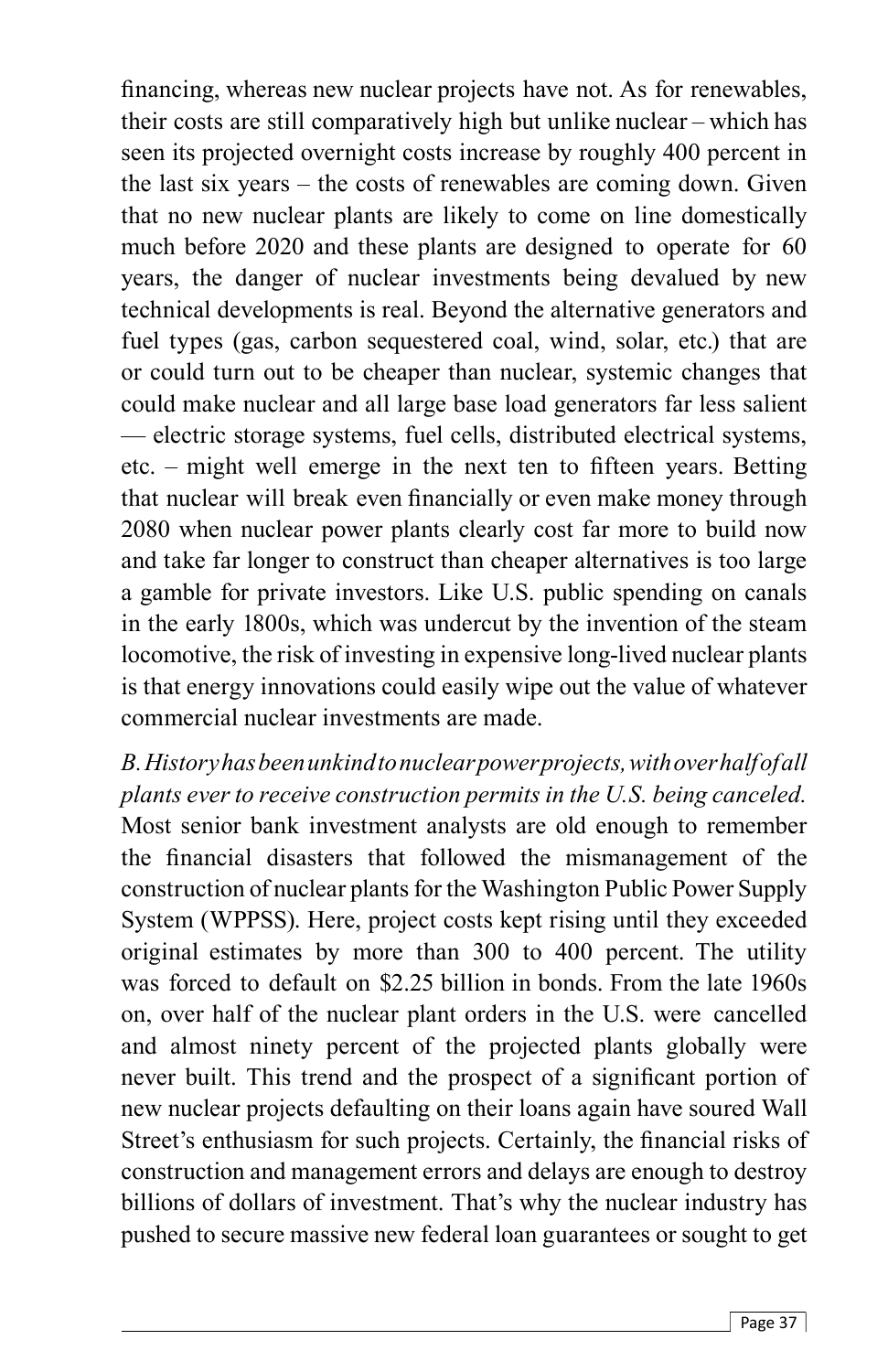their rate payers to pay for the capital construction costs in advance. It also helps explain why some at the U.S. Department of Energy (DoE) are willing to ask industry for a mere one to two percent loan subsidy fee to cover what they believe the risks of default on these projects might be, but private financiers clearly do not. If, as some official assessments suggest, the DoE is wrong on the likely default rate for these nuclear projects and the loan fee is set too low, it costs DoE nothing. However, if private investors put their money down, their reading of the risks of default is such that without massive loan guarantees, they will lose most or all of what they invest.

*C. The value of federal loan guarantees is so uncertain and the ability of the utilities to cover their risks with their own capital so low that even with loan guarantees, private investors are leery of putting their own money at risk.* One of the worries Moody's report, New Nuclear Generation: Ratings Pressure Increasing," raised when it was released last June is that the loan guarantees that the federal government is offering to the nuclear industry are too conditional. Will loan guarantees apply to plants that the NRC has stopped construction for safety reasons? Will the loan guarantees only be paid after a utility project goes bankrupt or some time before? In the case of default, who has first call on the remaining assets  $-$  the U.S. Treasury or other creditors (those that cover the required remaining 20 percent of the project's capital costs)? What will the DoE assess the loan subsidy fee to be to cover the costs of such defaults? Will they assess this fee to be one or two percent of the loan, which the nuclear industry says it can tolerate or will the fees be higher? How much might the fees vary from project to project? Will the DoE continue to argue that this information is proprietary and must be kept from the public? Without clear answers to these and other questions, private investors (including the firms that might consume the electricity produced and are being asked to pay higher rates to help cover the unguaranteed portion of the financing) are unlikely to find proposed federal loan guarantees entirely comforting. A simple fix on this would be to have Congress demand that DoE supply Congress with the answers before authorizes such guarantees.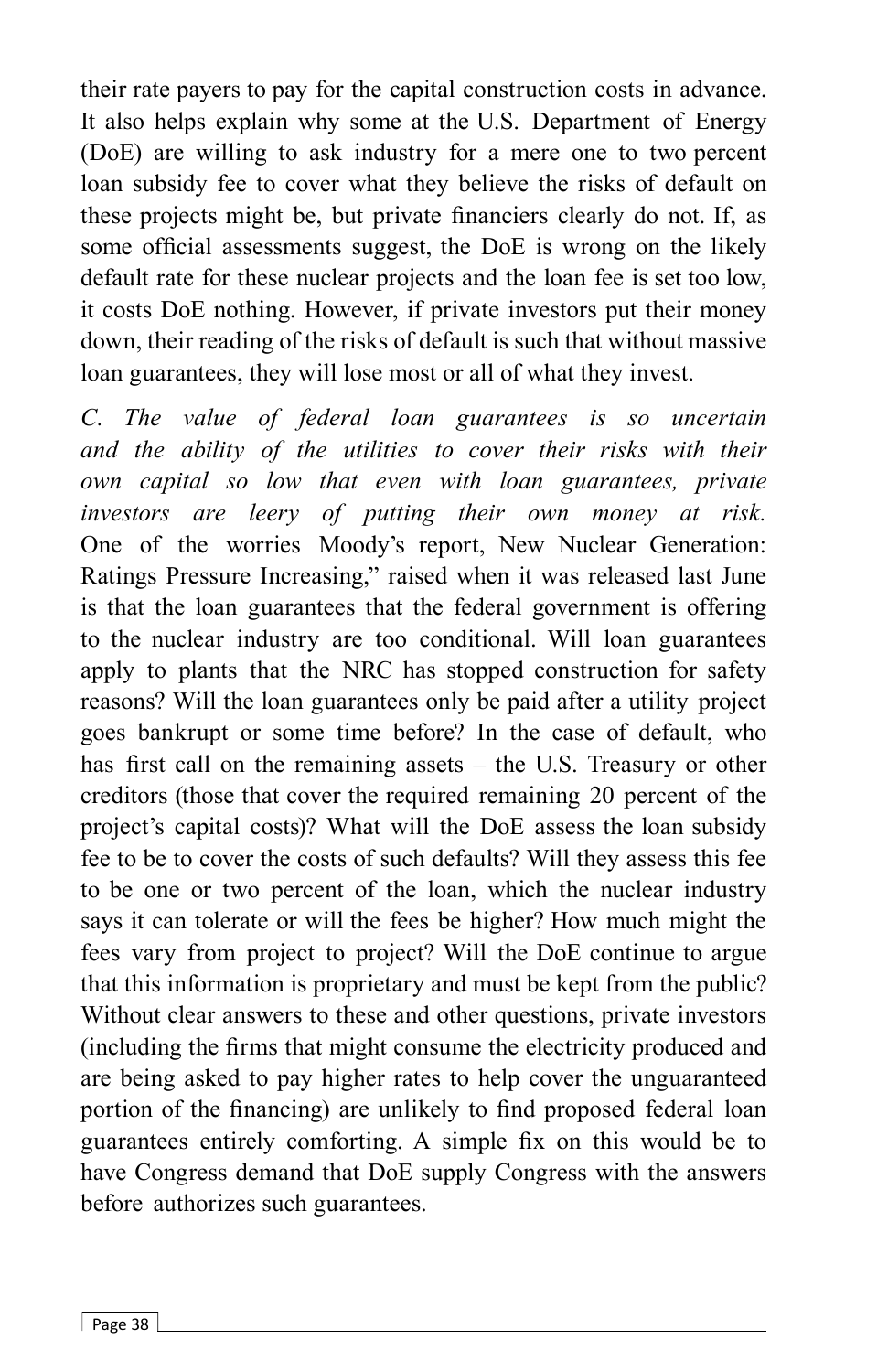## **3. Do increased loan guarantees for nuclear power plants**  misdirect resources that could be better used for energy efficiency **and renewable power projects? Yes.**

One of the repeated findings of the analysts from institutions as disparate as the American Enterprise Institute, The Heritage Foundation, The Cato Institute, Greenpeace, and the Union of Concerned Scientists is that if we are serious about promoting clean energy experimentation, our government should stay out of picking commercial winners and losers by granting federal loan guarantees. One of the concerns repeatedly raised by these analysts is how much government investments in energy commercialization projects distorts and represses the kind of innovation we need. Historically, when the U.S. government has lent its financial support to specific commercial energy projects, the results have been abysmal. Among our government's most prominent initiatives are such losers as synthetic fuels, breeder reactors, and corn ethanol. Mistakes, of course, can always happen but with the federal government, such errors dominate while admission to them comes late and at great expense. Indeed, generally, government energy commercialization projects continue to receive federal support well after it is clear they are white elephants. What's worse, the government all too frequently tries to cover its mismanagement tracks by demanding that the public pay out of their own pockets to buy the costly commercial production of such schemes (e.g., corn ethanol mandates, which cost private U.S. consumers roughly \$10 billion last year). Unlike small businesses, who pay for their cockups, the bill is passed on to the public. This is not to argue that there is not an important role for the federal government in promoting clean energy technologies and fuel. There is but it isn't in spending on or off budget on commercialization efforts. Instead, what is needed is to have Washington work to promote increased energy market competition through regulatory reforms that state governments should undertake. These reforms would, among other things, (1) set standard rules for selling electricity through the grid; (2) remove conflicts of interest for existing grid or pipeline operations to block new entrants; (3) ensure regulated utilities have similar incentives to invest in efficiency as they do in expanding generation plants and energy supplies; (4) encourage key market constraints, be they carbon limits or liability coverage, through the market pricing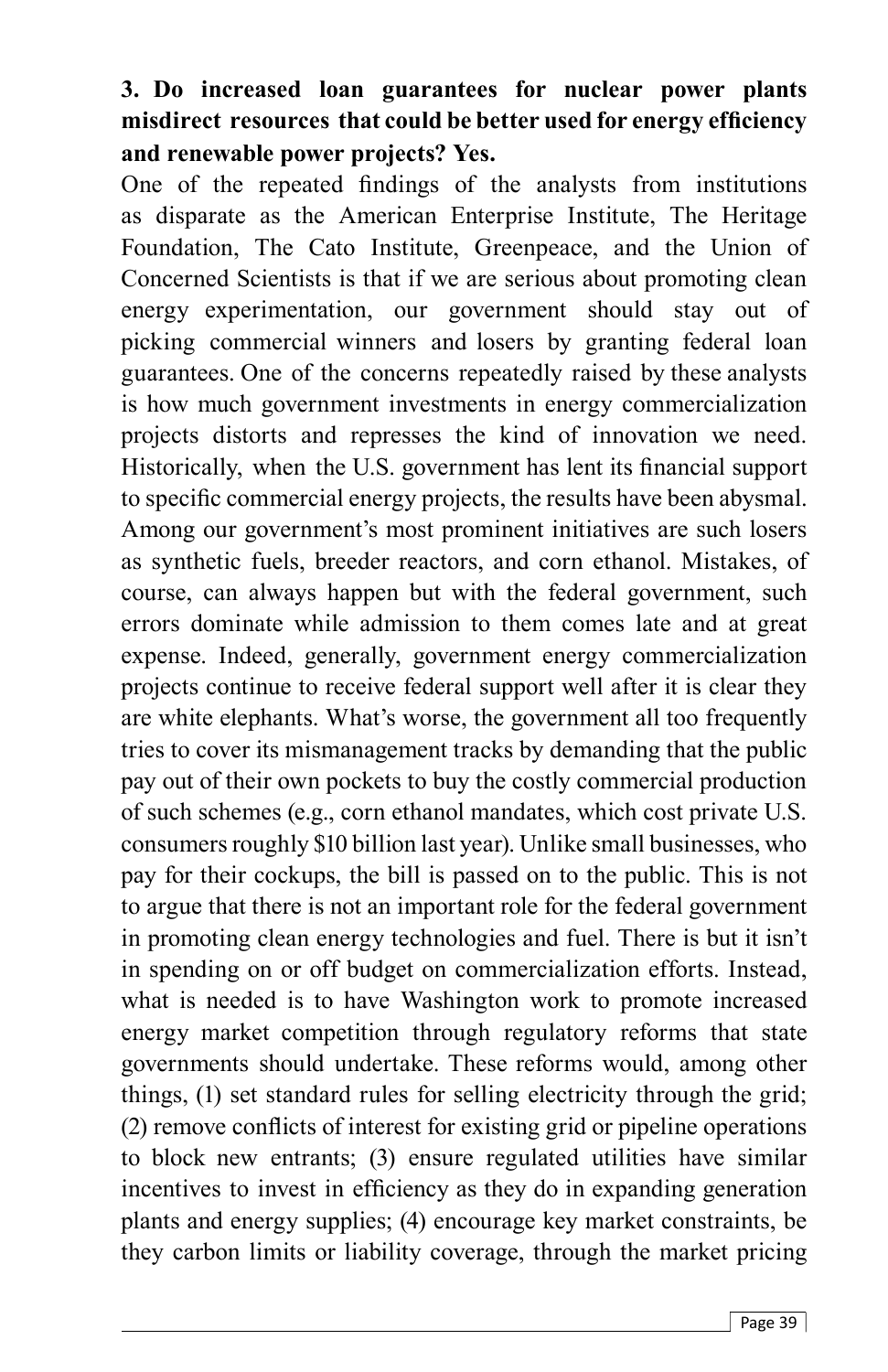system rather than through government subsidies; and (5) increase pricing visibility for power to final customers. Finally, as long as state utilities commissions do not allow utilities to profit fully from introducing fuel efficiencies, there will continue to be a role for the federal government to encourage and fund energy research and development directly.

**4. Do increased loan guarantees for nuclear power plants misdirect United States financial resources for the benefit of other countries?** In a word, yes. AREVA and EDF, who design and build the Evolutionary Power Reactors (EPR) planned for the U.S., are key beneficiaries along with Hitachi and Toshiba, the Japanese firms who have teamed up with Westinghouse and General Electric (which these Japanese firms now have controlling or major ownership of). URENCO, a European consortium that enriches uranium fuel and is building an enrichment plant in New Mexico also stands to benefit as does AREVA again, which is building an enrichment plant in Idaho. Since the U.S. does not make nuclear reactors, almost all of the manufacturing jobs associated with reactor construction will either be done abroad or in plants owned by these foreign firms. All of these firms have applied for federal loan guarantees either alone or in concert with American partners. Also, when it comes to the nuclear divisions of General Electric and Westinghouse, it is arguable that they are any longer entirely or truly American. Toshiba owns roughly 70 percent of Westinghouse's nuclear division. Hitachi controls 40 percent of General Electric's nuclear business. As for AREVA and EDF, they are not even private firms: Over 80 percent of AREVA and EDF are owned by the government of France. Finally, roughly 80 percent of the fuel for our commercial nuclear reactors currently is imported from Russia and Europe. This will change when AREVA and URENCO complete enrichment plants in the U.S.. When they do, though, the key parts of the plants built in the U.S. will be almost entirely manufactured overseas by these foreign firms. AREVA also hopes to secure federal loan guarantees for its U.S. enrichment project as well.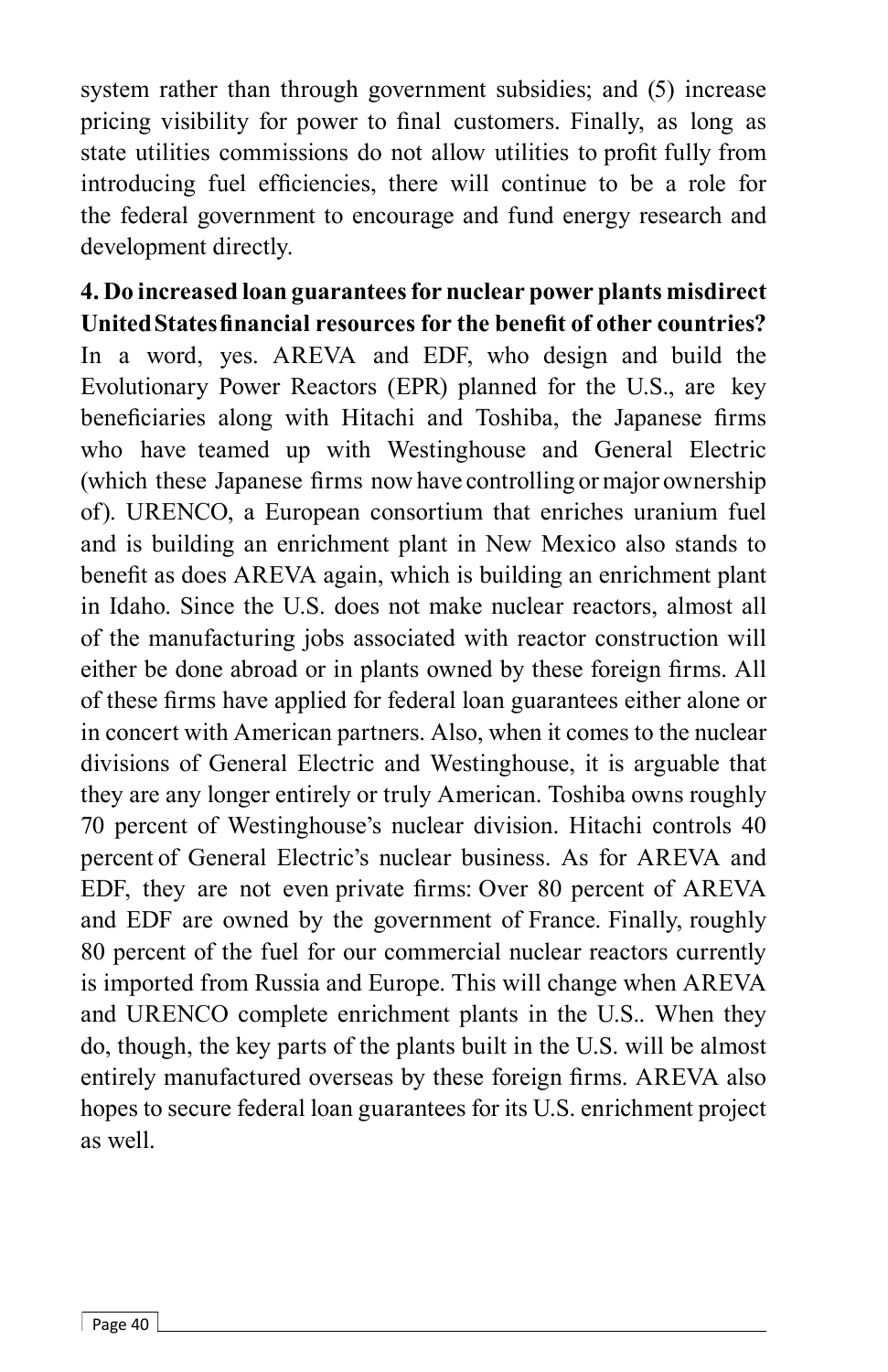## **Conclusion: What Should Guide Investments in Commercial Nuclear Power?**

Last September, Chris Crane, president of Exelon, America's largest owner and operator of nuclear power plants, and the World Nuclear Association's Vice Chairman, publicly cautioned other utility executives against investing in new nuclear generating capacity until both natural gas prices rose and stayed above \$8 dollars per 1,000 cubic feet (mcf) and carbon prices or taxes rose and stayed above 25 dollars a ton. Looking at available price data over the last decade, as my center did as a part of its economic assessment of nuclear power, suggests why neither condition, much less both, are likely to be met any time soon (see Figure 1 below):

Recent developments suggest why continued skepticism is warranted. After the latest international conference to control carbon emissions held in Copenhagen, carbon prices in the European carbon market hit a near all-time low. There is little reason to believe that prices will increase either in or outside of the EU any time soon. Domestic natural gas prices, meanwhile, driven by reduced demand, massive increases in supplies and newly discovered reserves, have dropped precipitously and have stayed low even through a very harsh winter. For a variety of

**Figure 1**

**Natural Gas and Carbon Prices — Hardly Steady or High Enough to Underwrite Private Nuclear Investments**

Copyright NPEC 2010